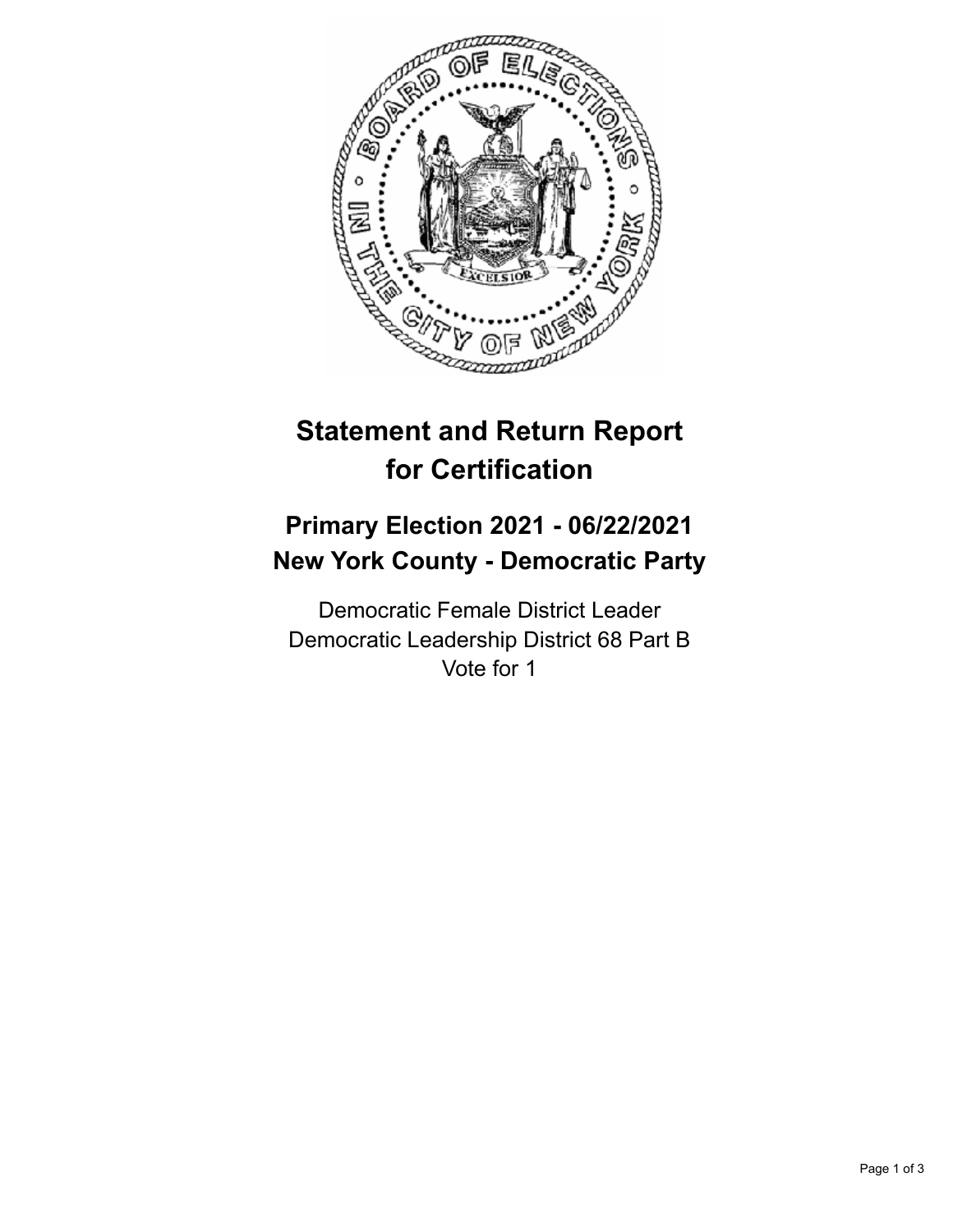

## **Assembly District 68**

| <b>PUBLIC COUNTER</b>                                    | 3,413          |
|----------------------------------------------------------|----------------|
| <b>MANUALLY COUNTED EMERGENCY</b>                        | 0              |
| <b>ABSENTEE / MILITARY</b>                               | 254            |
| <b>AFFIDAVIT</b>                                         | 63             |
| <b>Total Ballots</b>                                     | 3,730          |
| Less - Inapplicable Federal/Special Presidential Ballots | 0              |
| <b>Total Applicable Ballots</b>                          | 3,730          |
| <b>ANTOINETTE D. GLOVER</b>                              | 783            |
| <b>MONISHA MAPP</b>                                      | 473            |
| PEGGY A. MORALES                                         | 1,405          |
| THERESA ROWELL                                           | 245            |
| DANELLY BERTO (WRITE-IN)                                 | 1              |
| MELISSA MARK VIVERITO (WRITE-IN)                         | 1              |
| MELISSA MARK-VIVERITO (WRITE-IN)                         | $\overline{2}$ |
| PAPERBOY LOVE PRINCE (WRITE-IN)                          | 1              |
| RAFAEL L. HERNANDEZ (WRITE-IN)                           | $\overline{2}$ |
| SOPHIA BURKE (WRITE-IN)                                  | 1              |
| UNATTRIBUTABLE WRITE-IN (WRITE-IN)                       | 6              |
| YSABEL ABREU (WRITE-IN)                                  | 1              |
| ZARAIDA SALKRUP (WRITE-IN)                               | 1              |
| <b>Total Votes</b>                                       | 2,922          |
| Unrecorded                                               | 808            |